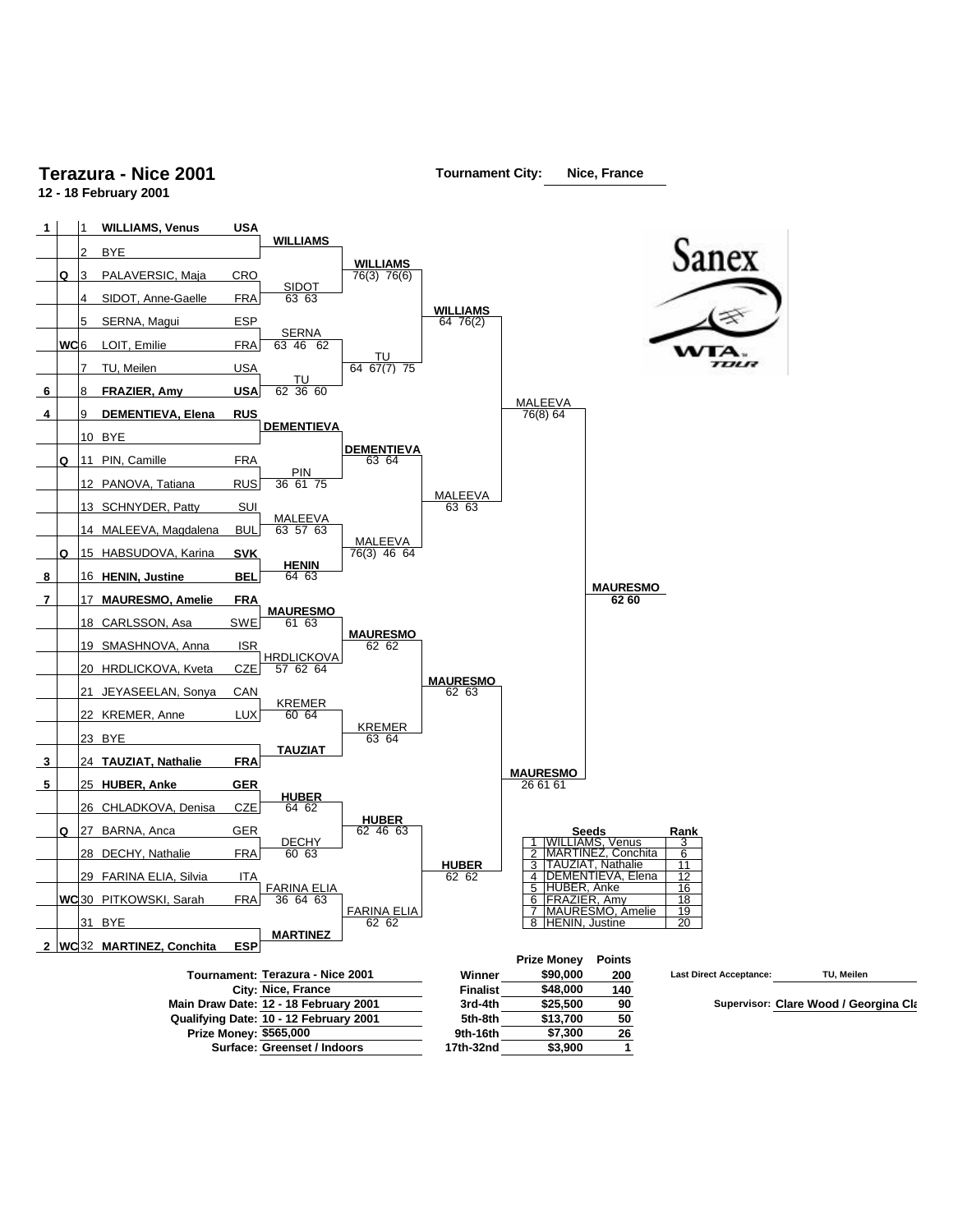## **Terazura - Nice 2001**

## **12 - 18 February 2001**



**Last Direct Acceptance: HENKE / PALAVERSIC - 402**

## **Supervisor: Clare Wood / Georgina Clark**

|                                        |                  | <b>THEY MONGY</b> |
|----------------------------------------|------------------|-------------------|
| Tournament: Terazura - Nice 2001       | Winner:          | \$28,000          |
| City: Nice, France                     | <b>Finalist:</b> | \$15,000          |
| Main Draw Date: 12 - 18 February 2001  | $3rd-4th$ :      | \$8,050           |
| Qualifying Date: 10 - 12 February 2001 | 5th-8th:         | \$4,300           |
| <b>Prize Money: \$565,000</b>          | 9th-16th:        | \$2,300           |
| Surface: Greenset / Indoors            |                  |                   |

|          | <b>Prize Money</b> | <b>Points</b> |
|----------|--------------------|---------------|
| Winner:  | \$28,000           | 200           |
| inalist: | \$15,000           | 140           |
| 3rd-4th: | \$8,050            | 90            |
| 5th-8th: | \$4,300            | 50            |
| th-16th: | \$2,300            |               |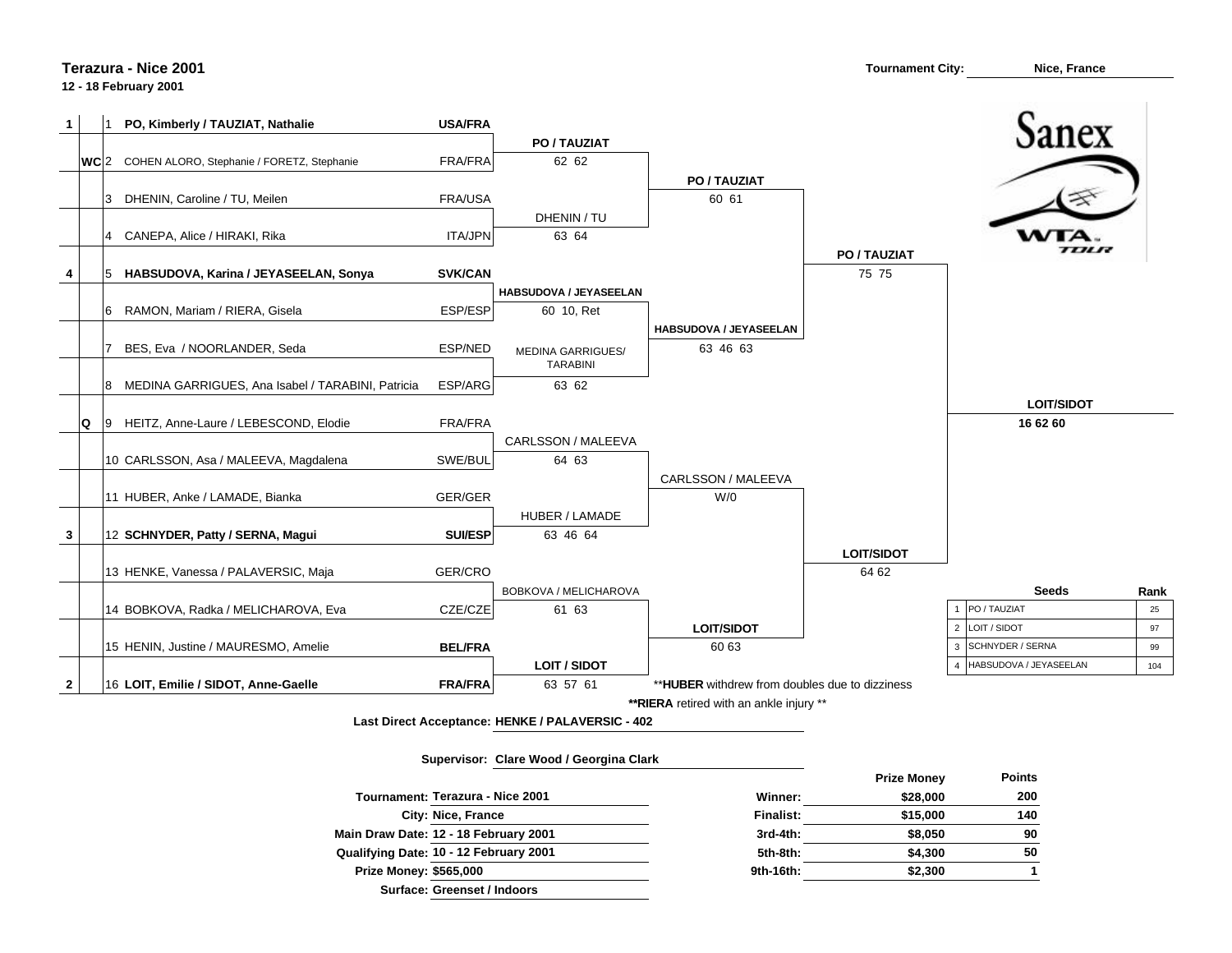